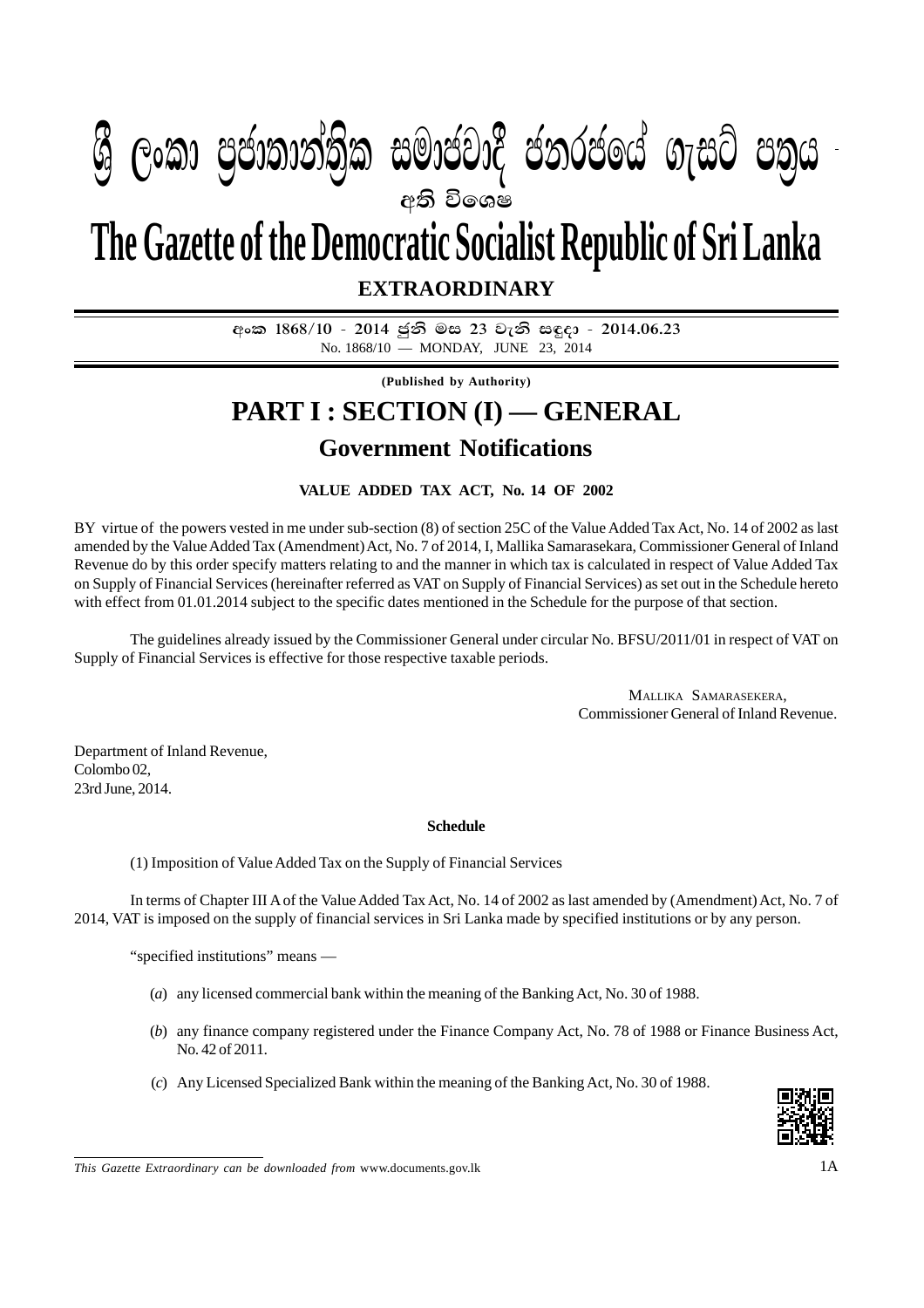"Any person" means —

Any Person carries on the business of supplying financial services.

- (2) Calculation of the Total Value Addition—
	- (*a*) In terms of section 25C (1) of the Act, every registered specified institution or any person shall be liable to tax for each taxable period on its total value addition which includes net profits or loss as the case may be before payment of income tax on such profit computed in accordance with the accepted accounting standards (prevailing for that taxable period), subject to adjustments for economic depreciation, emoluments payable to all the employees and adjustments for VAT on supply of financial services payable as per Chapter IIIA and Nation Building Tax (NBT) as per proviso to paragraph (iii) of sub-section (2) of section 3 of the NBT Act, No. 9 of 2009.

[With effect from 01.01.2012, any specified institution or any person who is required to adopt Sri Lanka Financial Reporting Standards (SLFRS) for the preparation of financial statements shall take into account the operating profit prepared as per SLFRS for the above purpose].

#### (*b*) Economic Depreciation

(i) *Rates*

The rates of economic depreciation determined by the Minister and published in the Gazette Notification No. 1606/30 of 19.06.2009 are as follows ;

| Asset                                                                  | Rate (Per annum) |
|------------------------------------------------------------------------|------------------|
| Data processing equipment and accessories including computer softweare | 25%              |
| <b>Motor Vehicles</b>                                                  | 20%              |
| Other Machinery, Plant, Equipment, Furniture or Fixture                | 12 1/2%          |
| Intangible assets (other than Goodwill)                                | 10%              |
| <b>Buildings</b>                                                       | 62/3%            |

(ii) Statement of economic depreciation should be prepared for the whole year. These depreciation rates shall be applied on the basis of the cost and straight line method (equal installment method). Restrictions imposed by the Inland Revenue Act on allowances for depreciation shall not be applied.

After the adoption of the SLFRS, the classification of assets shall be on the basis of SLFRS. However, in relation to any asset acquired prior to the adoption of SLFRS, the classification followed earlier shall be continued in calculating economic depreciation.

- (iii) No deduction is available as economic depreciation in relation to any asset of any person registered under the Finance Leasing Act, No. 56 of 2000 or Finance Business Act, No. 42 of 2011, being an asset which is leased under the provision of the aforesaid Acts.
- (*c*) "Emoluments payable" means gross remuneration payable to all the employees.

"Gross remuneration" means the aggregate of both benefits in money and benefits not in money payable to the employees and it includes any payment, contribution or provision in relating to terminal benefits which is charged to the income statement in arriving at the operating profit.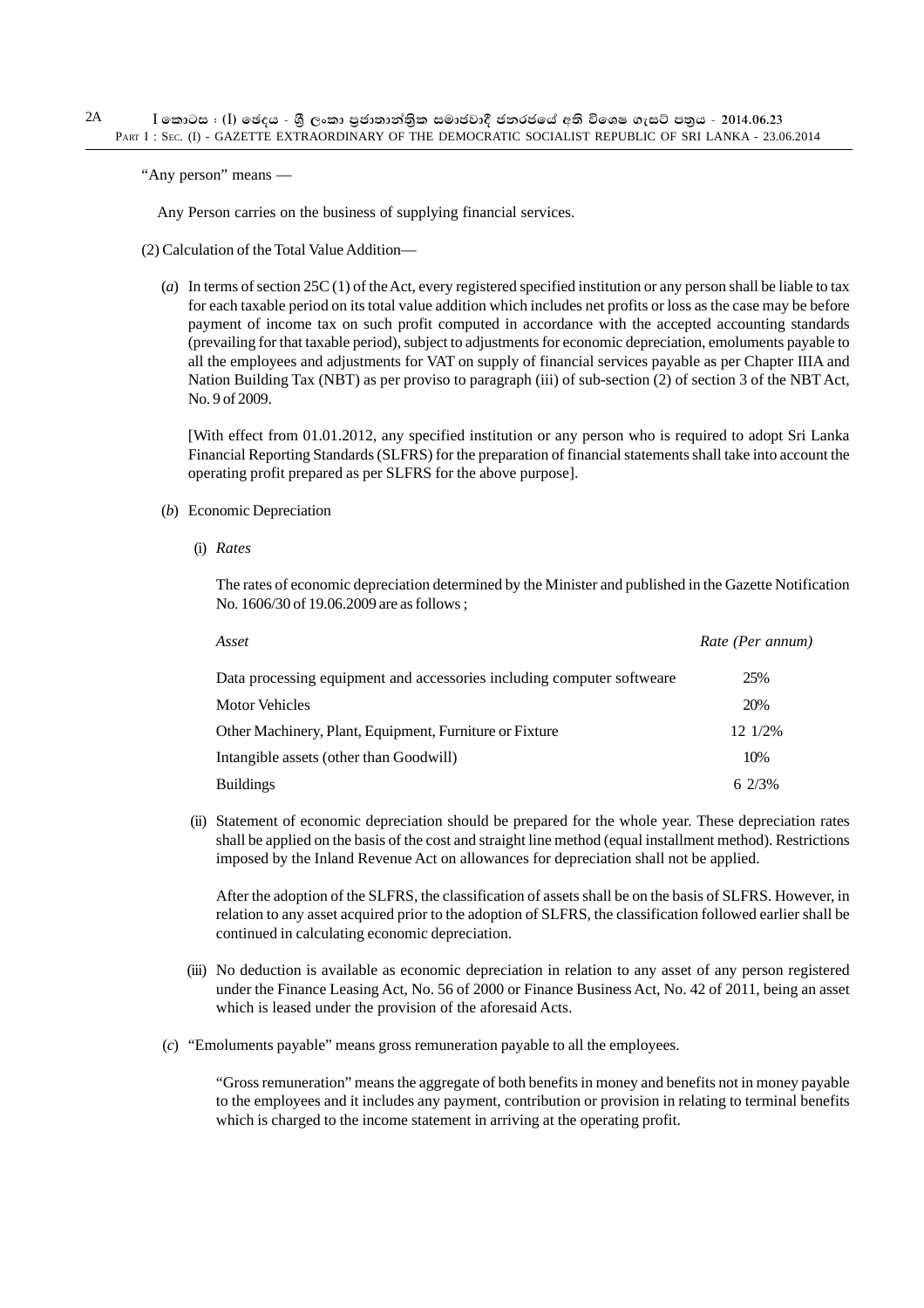$I$  කොටස : (I) ඡෙදය - ශුී ලංකා පුජාතාන්තිුක සමාජවාදී ජනරජයේ අති විශෙෂ ගැසට් පතුය - 2014.06.23 <sup>3A</sup> PART I: SEC. (I) - GAZETTE EXTRAORDINARY OF THE DEMOCRATIC SOCIALIST REPUBLIC OF SRI LANKA - 23.06.2014

(d) Total Value Addition

| Net Profit or Loss (before income tax expenses) |                                                                                                          |        |            |  |
|-------------------------------------------------|----------------------------------------------------------------------------------------------------------|--------|------------|--|
| Add:                                            | VAT and NBT on supply of financial services charged to                                                   |        |            |  |
|                                                 | the Income Statement                                                                                     | XX     |            |  |
|                                                 | Depreciation charged to the Income Statement                                                             | XX     |            |  |
|                                                 | <b>Emoluments Payable</b>                                                                                | $X\!X$ | XXX        |  |
|                                                 |                                                                                                          |        | <b>XXX</b> |  |
| Less:                                           | <b>Economic Depreciation</b>                                                                             |        | (XX)       |  |
|                                                 | Total value addition prior to tax                                                                        |        | <b>XXX</b> |  |
| Less:                                           | VAT payable as per Chapter III A                                                                         |        | (XX)       |  |
|                                                 | NBT payable as per proviso to paragraph (iii)                                                            |        |            |  |
|                                                 | of Sub-section (2) of section 3 of the NBT Act.                                                          |        | (XX)       |  |
|                                                 | <b>Total Value Addition</b>                                                                              |        | XXX        |  |
|                                                 | $\mathbf{F}$ = 1.1 $\pm$ 100 $\sqrt{11}$ = 1 $\pm$ $\mathbf{C}$ = 1 $\pm$ $\mathbf{C}$ = 1 $\pm$ 1 $\pm$ |        |            |  |

[Tax payable at 12% (VAT on supply of financial services) and 2% (NBT on supply of financial services)]

(3) Calculation of VAT on Supply of Financial Services

- (i) If any registered person prepares and maintains separate accounts for supply of financial services and, financial services provided out of Sri Lanka or activities mentioned under section 25C (5), (hereinafter refers to as non-financial services), and such accounts are certified by an approved accountant under the section 107(3) of the Inland Revenue Act, No. 10 of 2006, then the value addition of such activities shall be calculated separately.
- (ii) If any registered person who is liable to pay VAT on Supply of Financial Services under Chapter III A does not keep separate accounts for non financial services, such person is required to calculate the value addition on the proportionate basis. For such purpose, the value addition attributable to the non-financial services is to be taken as the sum which bears to the total value addition, as the same proportion of the turnover of the nonfinancial services for the month bears to the total turnover of the same month, if there is no material difference in the recognition of receipts for the calculation of the profits and for the purpose of calculation of the turnover.

The computation of Value Addition attributable to Supply of financial services shall be as follows ;

| Value Addition attributable to | <b>Total Value</b> |  | Total Value Addition $\lambda$ | Turnover for Non-Financial services      |
|--------------------------------|--------------------|--|--------------------------------|------------------------------------------|
| the financial services         | <b>Addition</b>    |  |                                | Total Turnover as per Income Statement J |

(Total Value Addition means value addition computed as per item 2(d) of this schedule.)

(4) Rates

- (*a*) 12% on the value addition shall be paid to Commissioner General, and
- (*b*) In taxable periods, commencing on or after 01.01.2011 on or before 31.12.2013, 8% of the value addition shall be invested in the fund established in the Central Bank of Sri Lanka.